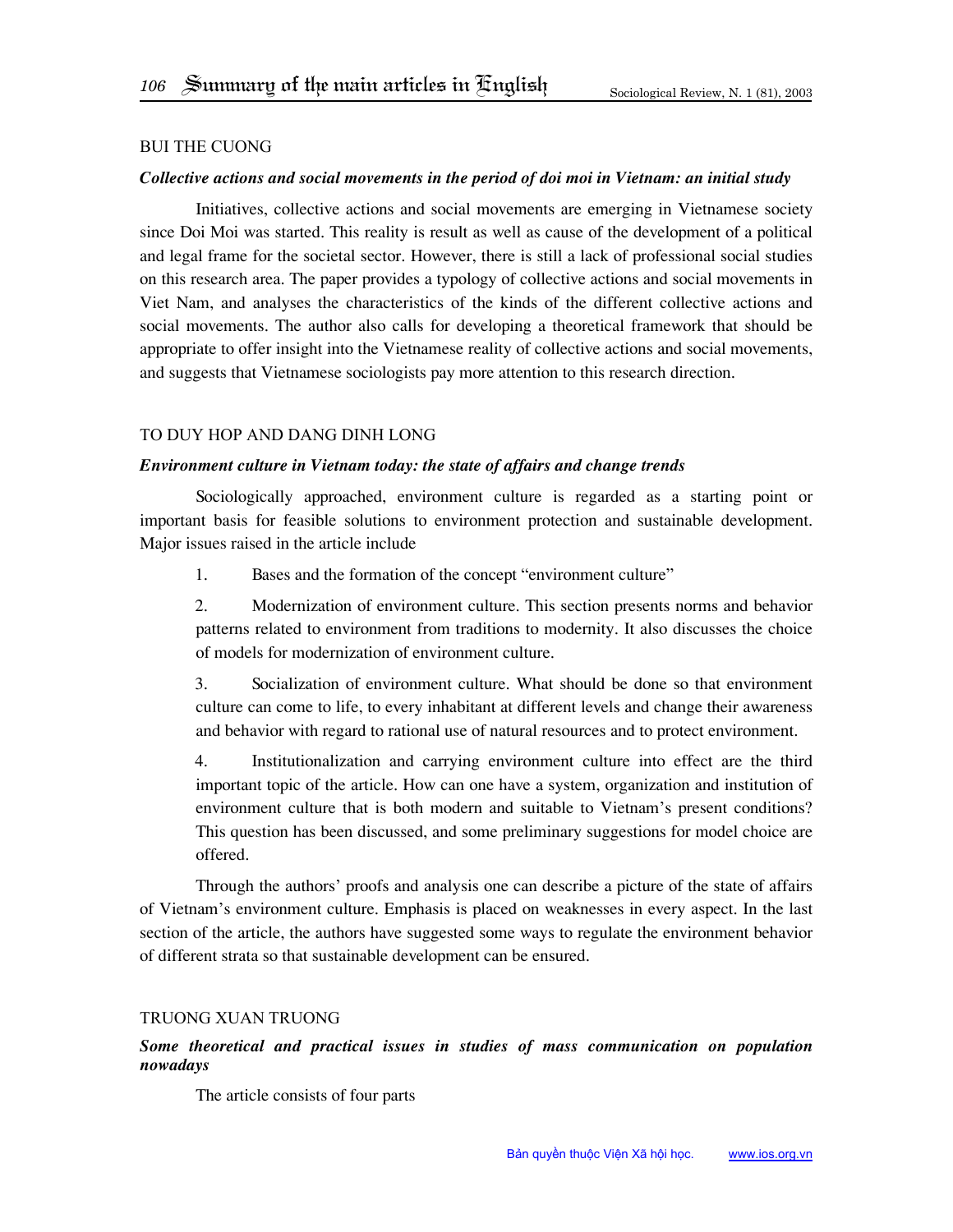- 1. Toward a unified view of the concept of mass communication and mass communication on population nowadays.
- 2. A brief overview of studies about mass communication and mass communication on population
- 3. Issues raised in the studies of mass communication on population in our country at present
- 4. Some recommendations

The article's context is that Vietnam has shifted the aims in its national population program from narrow aims to wider and more comprehensive ones; i.e. from family planning in the last decades to reproductive health and population quality.

The article has dealt with some basic aspects of theories of mass communication, especially the practical aspects of mass communication activities in Vietnam nowadays. It has argued that mass communication is one of the most important solutions to ensure the population program's success in a new period.

After pointing out weaknesses of mass communication activities on population in current Vietnam, the article has proposed a set of solutions. It has emphasized some basic solutions that may include the strengthening and consolidation of mass communication apparatus; mobilization of all social resources in mass communication activities on population; renovation of methods and improvement of the quality of population messages.

#### nguyen hong quang

#### *Families of minority ethnic groups and child labor*

After analyzing child labor in three minority ethnic groups (Tay, H'mong and Dao), the article has examined the relations between the family institution and child labor. The main indicators analyzed include: poverty, working time, gender, children rights and child labor. The analysis has demonstrated that solutions to child labor are influenced by families and social impacts in life of the minority ethnic groups.

## Dam Khai Hoan, Nguyen Dinh Hoc and Nguyen Huong Nga

# *A preliminary identification of some customs that affect the Dao's health in some highland villages*

Using methods of community health study with 238 households of the Dao in seven communes, Bac Can province, the authors have identified some customs that affect negatively the population's health.

- 1. Housing customs: houses are usually made of earth, earthen floors; they are low; there is a lack of light.
- 2. Hygiene customs: The Dao use gutter water and water from mountain streams; they do not build latrines, but excrete freely. They pay little attention to personal hygiene